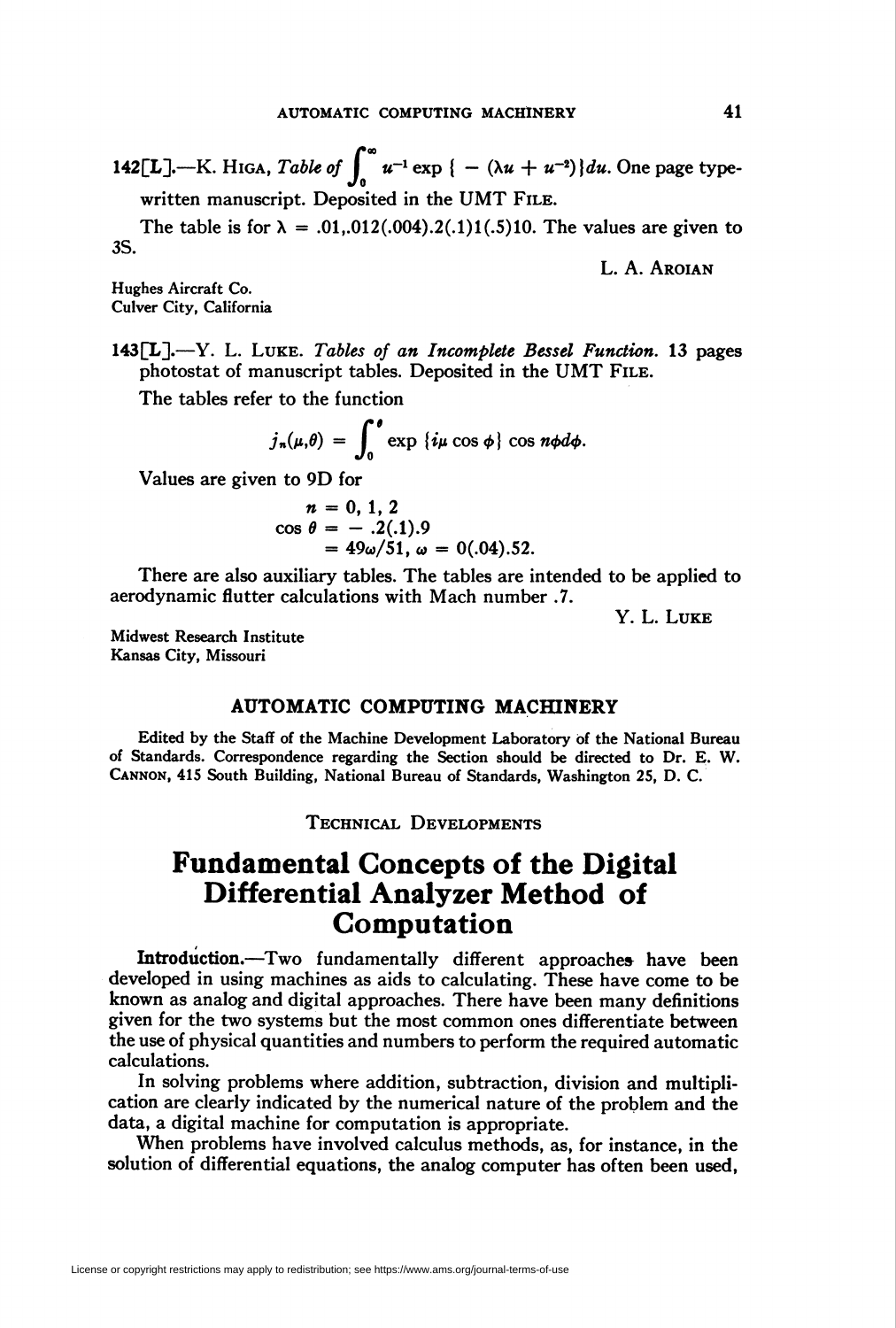as the process of integration seems, psychologically at least, to be more aptly handled by analog devices. These devices have been mechanical or electronic integrators. However, the actual process of integration, if one considers the numerical basis for its origin is, in a sense, a numerical additive process. Thus, digital computers "integrate" by successive additions.

By bridging the gap between these two approaches, a new series of instruments for computation is possible.

The method of computation used in a digital differential analyzer resulted from the adoption of a new point of view. Considering the operations involved in the solution of differential equations, it is possible, with this new approach, to obtain many of the advantages of a digital computer and also the essential advantages of an analog differential analyzer. The result is a different type of digital "logic" from that used in the general purpose digital computers.

The advantages gained by the new method in solving ordinary differential equations of any type are:

1. Ease of preparing problems—arising from the use of analog differential analyzer methods instead of numerical methods in the coding process.

2. Increase in computation speed over equivalent general purpose digital computer approaches and equality in speed to some analog methods.

3. Increase in accuracy over analog differential-analyzer procedures.

4. Repeatability and ease of error analysis inherent in the digital method.

5. Small size—In certain embodiments the digital differential analyzer can be much smaller, have fewer tubes and components, weigh and cost less than analog differential analyzers or any of the general purpose digital computers. This is particularly true when the number of integrators needed to solve the equations becomes large.

Review of Analog Differential Analyzer Theory.—There are two different ways of explaining the digital differential analyzer method. The first is a qualitative explanation which follows the analog viewpoint and points out the first advantage. The second is a quantitative numerical explanation which shows the error analysis possibilities and the successive-additions method of integration which actually takes place.

To appreciate the first explanation, it is necessary to review the principles of the analog differential analyzer. In solving an equation such as,

$$
\frac{d^2w}{dt^2} - w\frac{dw}{dt} - wt = 0
$$

the analog differential analyzer represents the variables w, t,  $\frac{dw}{dt}$  etc., by mechanical rotations of shafts or by variations of voltages in electronic circuits. The rates of shaft rotations or of changes in voltages are always proportional to the rates of change of the variables.

Integration is accomplished by a mechanical wheel and disc integrator or an operational amplifier used as an integrator. Other mathematical operations such as multiplication and addition of variables in the equation are performed either by integrators or other devices, mechanical and electronic.

Integrators and other units are interconnected in such a manner as to produce an analog of the differential equation. The set is "driven" by a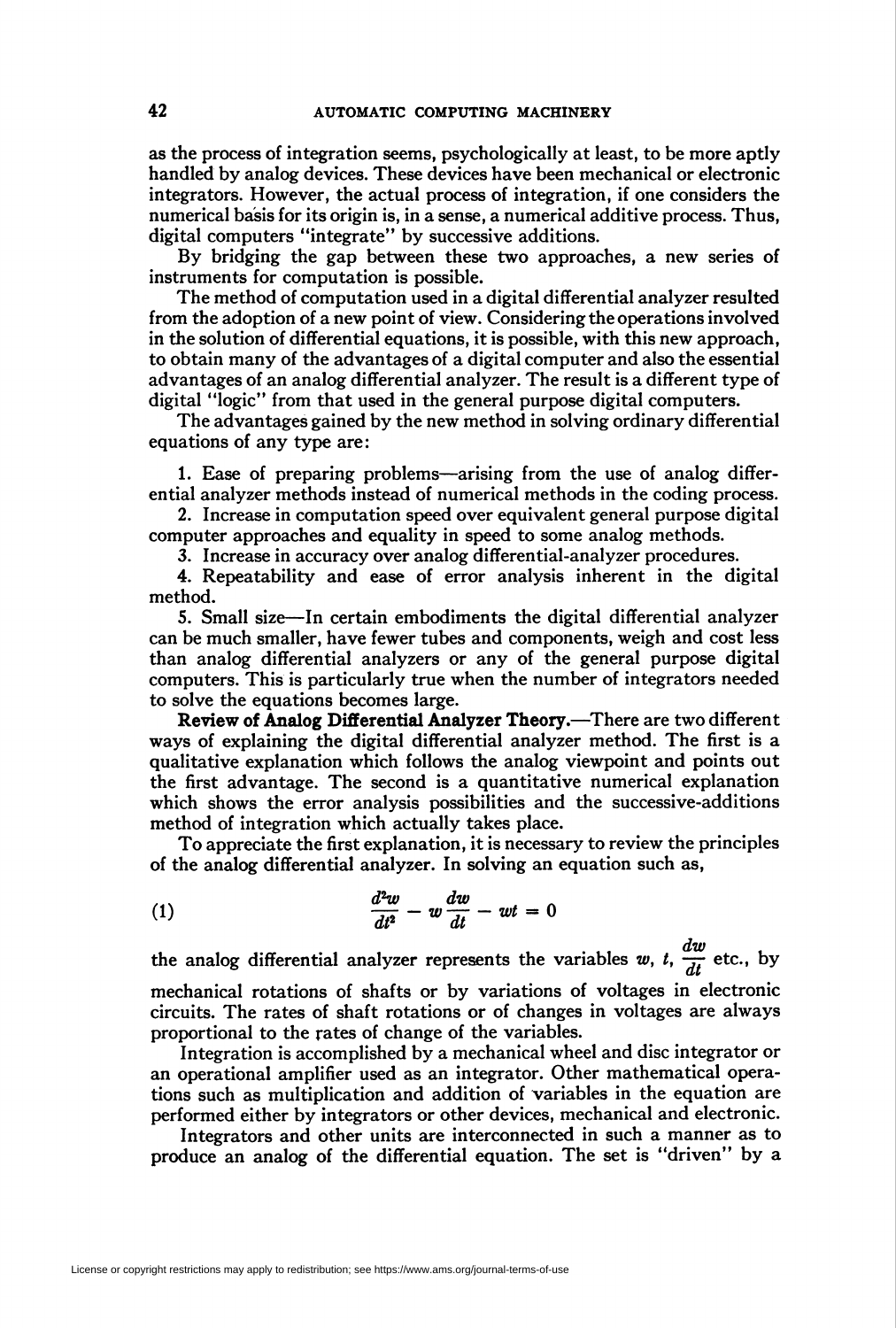single shaft or voltage representing the independent variable (t of Equation 1). The  $w$  or dependent variable shaft or voltage varies in accordance with the actual solution to the equation as  $t$  varies. For a given set of initial conditions, a solution to Equation 1,  $w = f(t)$ , is produced as either a graph or a set of tabular values of  $w$  as a function of  $t$ .

The integrator is the key to the machine's operation, all other units being straightforward in comparison. It may be regarded as a "black box" with two inputs and one output shown schematically in Figure 1.



Fig. 1.

The inputs<sup>1</sup> dx and dy are the rates of change of some x and y variables in an equation as represented physically by shafts rotating or voltages changing. The differential notation is used because the same  $dt$  is inherently used throughout the machine. The inputs and outputs are related by the integrator Equation 2.

$$
dz = K Y dx,
$$

where  $Y = S dy$ . The constant K is determined by the physical properties of the integrator.

In the mechanical integrator the  $dy$  input causes a worm gear to move a small disc across the surface of a large wheel (see Figure 2) such that its distance from the center of the wheel is  $Y$ . The  $dx$  input turns the wheel and friction causes the disc to rotate at a speed dz.



In the electronic integrator the  $dy$  input is a varying voltage, the  $dx$ input is always time and the z voltage is produced by using the integrating characteristics of capacitors in connection with a feedback amplifier to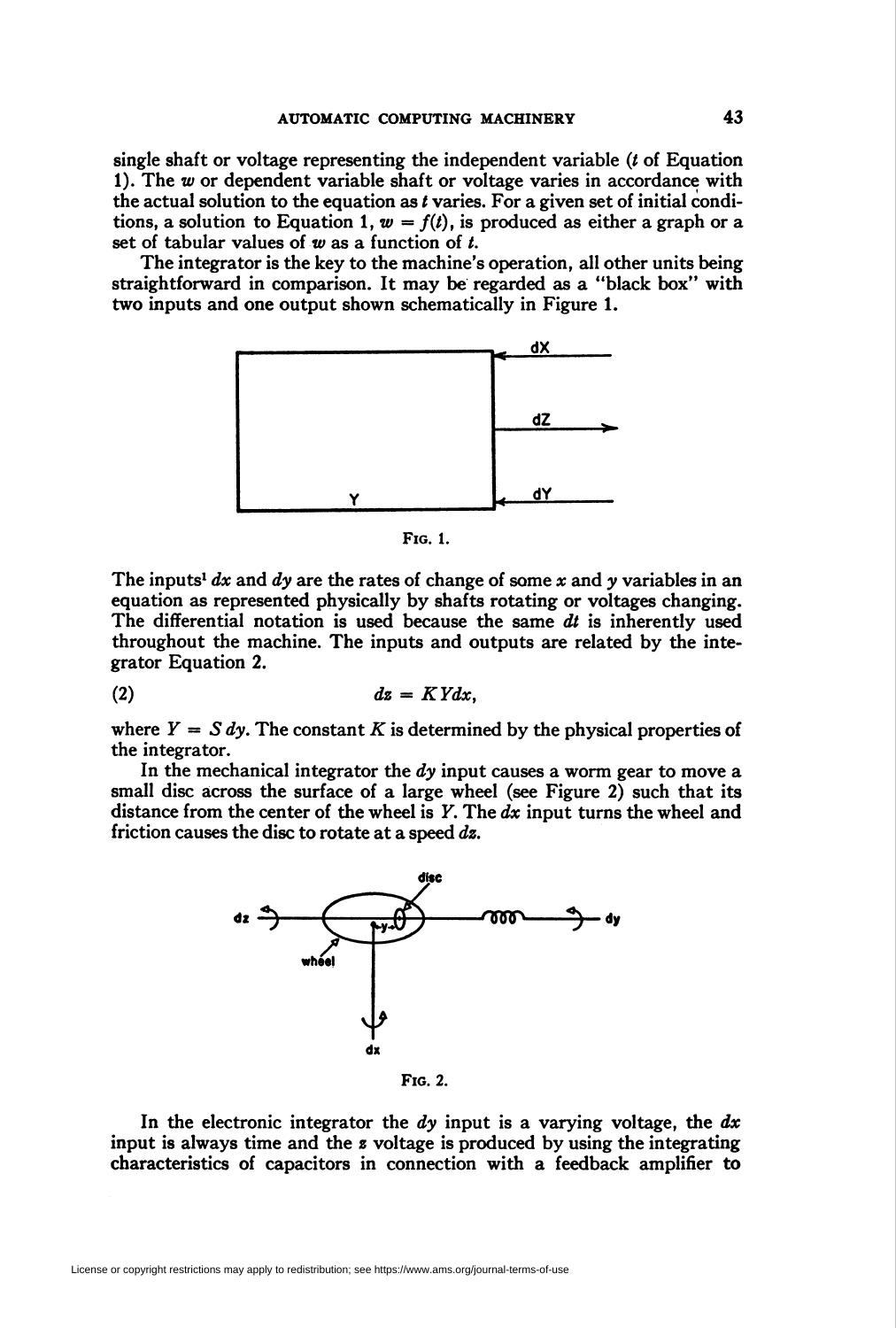produce linearity. It should be noted that to interconnect integrators it is necessary that the inputs and outputs all be of the same form.

Qualitative Explanation of the Digital Integrator.—The digital integrator is the heart of the new type of computer, the digital differential analyzer, and may be visualized as a black box with the same schematic (Figure 1) and the same equation relating its inputs and output (Equation 2). The  $dx$ ,  $dy$ , and dz variables are represented by pulse rates, i.e., the rates of occurrence of streams of electronic pulses entering or leaving the integrator. As stated before the equation relating these pulse rates is still Equation 2, and the inputs and output are of the same form.

Without describing the nature of such an integrator, it can be seen that the two properties above will allow these black boxes to be intercoupled, in the same manner as were the analog differential analyzer integrators, to





solve ordinary differential equations. The same techniques of intercoupling integrators to perform various operations such as multiplication, scaling function generation, division, etc., can be used. A set of digital integrators intercoupled by wires carrying pulse streams can be "driven" by a pulse source representing the independent variable. A solution is produced as a set of tabular values and a graph can be produced. The same schematic or connection diagram can be used for both the digital and the analog differential analyzers. Only the  $K$  in Equation 2 changes. Such a schematic is illustrated in Figure 3 for the solution of Equation 1.

Two distinct advantages of the digital over the analog integrator in addition to increased accuracy should be noted at this point. It will be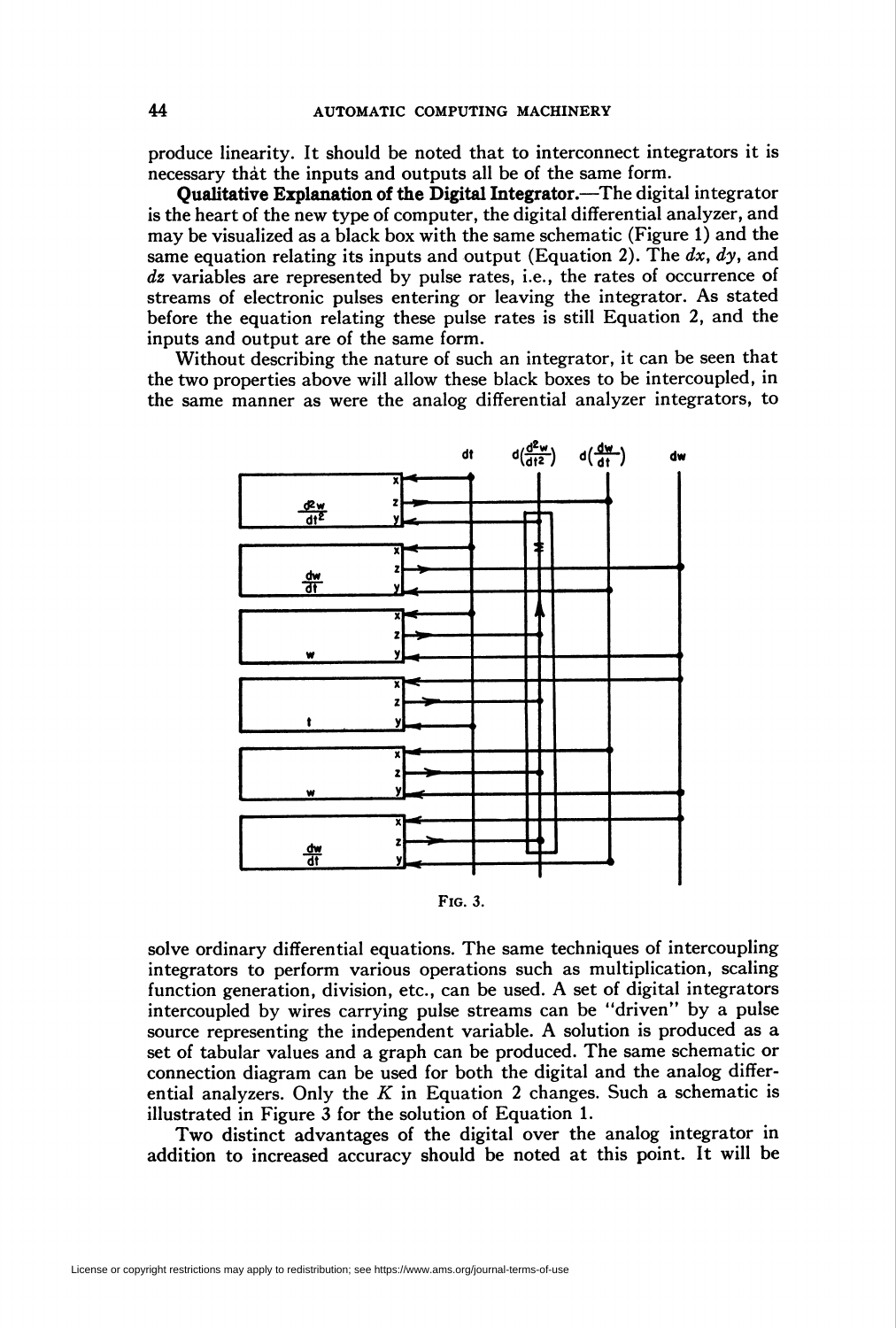observed that Figure 3 contains no adders. The terms

$$
w dt, t dw, \left(\frac{dw}{dt}\right) dw, \text{ and } w d \left(\frac{dw}{dt}\right)
$$

created by the lower four integrators would in the analog machines have to be added in extra units, known as adders, to form  $d\left(w\frac{dw}{dt}+w\,t\right) = d\left(\frac{d^2w}{dt^2}\right)$ to be fed back into the "Y" input of the upper integrator. The addition is indicated on the diagram by a box with  $\Sigma$  sign.

Since the outputs of these integrators in the digital case are pulse streams, they may be mixed together directly and sent into the same input, provided, of course, that the pulses do not coincide in time. In several embodiments of the digital differential analyzer this is the case. If time coincidence does occur, it is only necessary to delay one pulse with respect to another.

The other advantage is the superior ability of the digital integrator to receive the output of another integrator at its " $dx$ " input. This greatly facilitates multiplication, division and the solution of non-linear equations without the use of special devices.



Fig. 4.

Embodiments of the Digital Integrator.—The "contents" of the black box digital integrator may take many physical forms and still have the external properties described. All of the forms so far devised have one common property. Two numbers appear within the box and may be designated as a coupled pair. These two numbers, always labelled  $Y$  and  $R$ , may appear in any one of several physical forms. Two specific examples are: Numbers stored in vacuum tube registers made up of two-stable-state devices, and numbers appearing in pulse form on a cathode ray tube screen. The numbers may be of any length and in any number base system. For convenience they will usually be represented in this paper schematically as appearing in two registers as binary numbers. (See Figure 4.) Some other methods of storing the Y and R numbers are: relays, mechanical registers as on desk calculators, magnetic tapes or drums, and mercury or other delay lines. Each of the storage media must be capable of changing the numbers digitally by the receipt of information at the inputs to the box.

In the integrator diagram in Figure 4, the  $Y$  register acts as a counter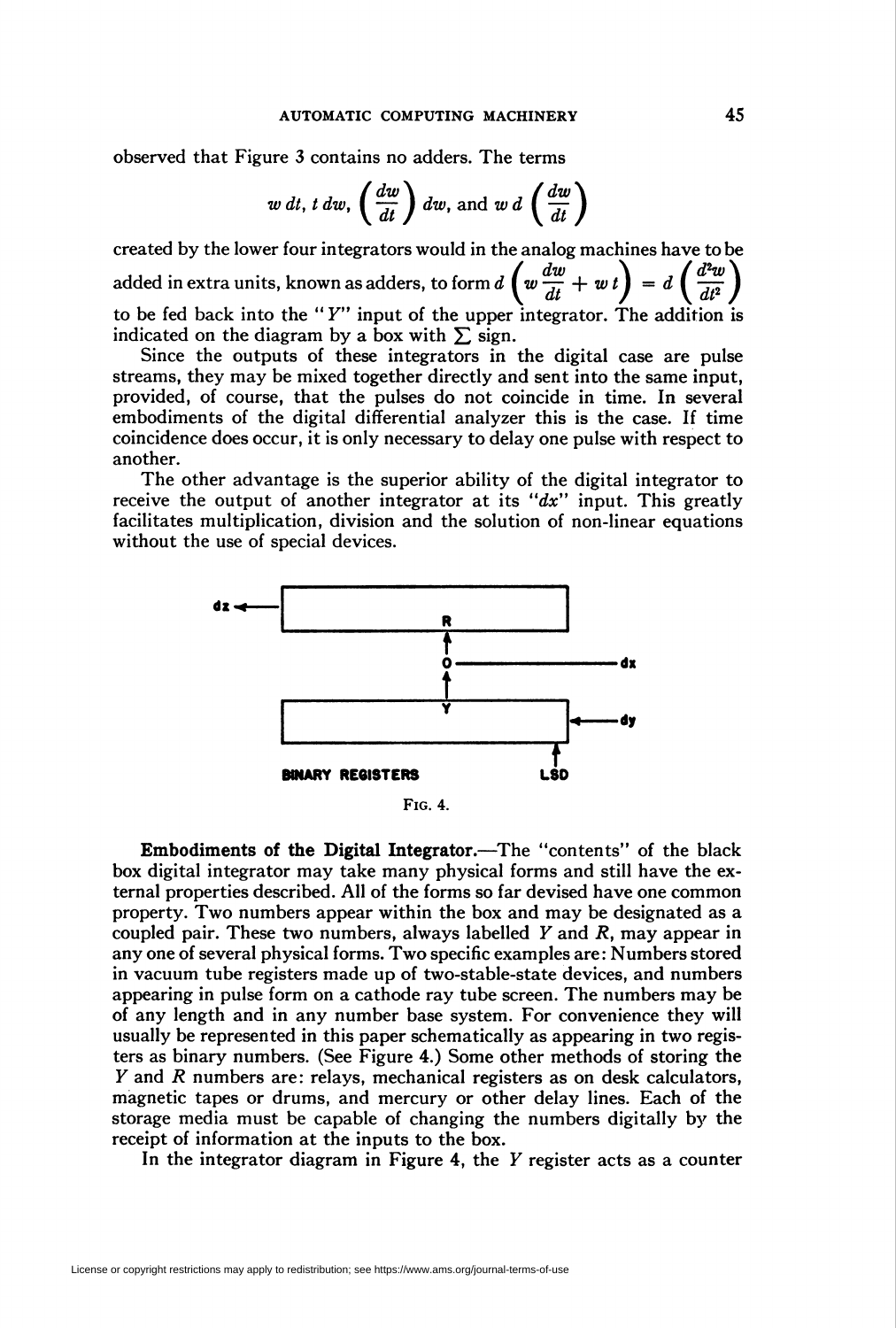when receiving dy pulses and in a sense integrates the dy pulse rate to produce the number Y. The  $dx$  pulses are treated as instructions to transfer in an additive manner the number  $Y$  into the  $R$  register without removing  $Y$ from the  $Y$  register. If the  $R$  register contained some previous  $R$  before the transfer, it contains  $R + Y$  after the transfer.

The R register will of course overflow after a certain number of transfers. Each time it does so, a pulse is transmitted from the integrator as a  $ds$  pulse. The  $Y$  and  $R$  registers have the same length and capacity and, if binary registers are used, the capacity is  $2^N$ , where N is the number of binary stages in each register.

By qualitative analysis of the relations between the variables, it may be seen that Equation 2,  $dz = KY dx$ , does hold for the integrator, where  $K = 1/2<sup>N</sup>$  and Y is regarded as an integer, provided that Y remains constant. In other words if  $Y = 1$  the output rate dz will be  $1/2^N dx$ , since it requires



Fig. 5.

 $2^N$  additions of Y to R to cause an overflow. If  $Y = 2^N$ , or the register is filled to capacity, an R overflow or dz pulse will occur for every  $dx$  pulse. In this case,  $ds = dx$ . In general, dz is certainly proportional to dx for a constant Y and is proportional to  $Y/2^N$  for constant dx.

Two fundamentally different ways exist (as well as combinations of the two) to cause the transfer of  $Y$  to  $R$  to take place. In the one described above, called the transfer method, a single pulse at the  $dx$  input caused the entire Y number to be added into  $R$ . In the second system a large number of  $dx$  pulses are required to transfer  $Y$  to  $R$ . The  $Y$  number may change during this transfer process so that the number of stages required in the register for the same accuracy is larger. This method is called the sieve method.

Figures 5 and 6 illustrate electronic methods of causing the two types of transfer. There are, of course, many other electronic ways of effecting the transfer.

In Figure 5 the additive transfer of Y into R by a single  $dx$  pulse is accomplished by transmitting the  $dx$  pulse into successive gates and delays. The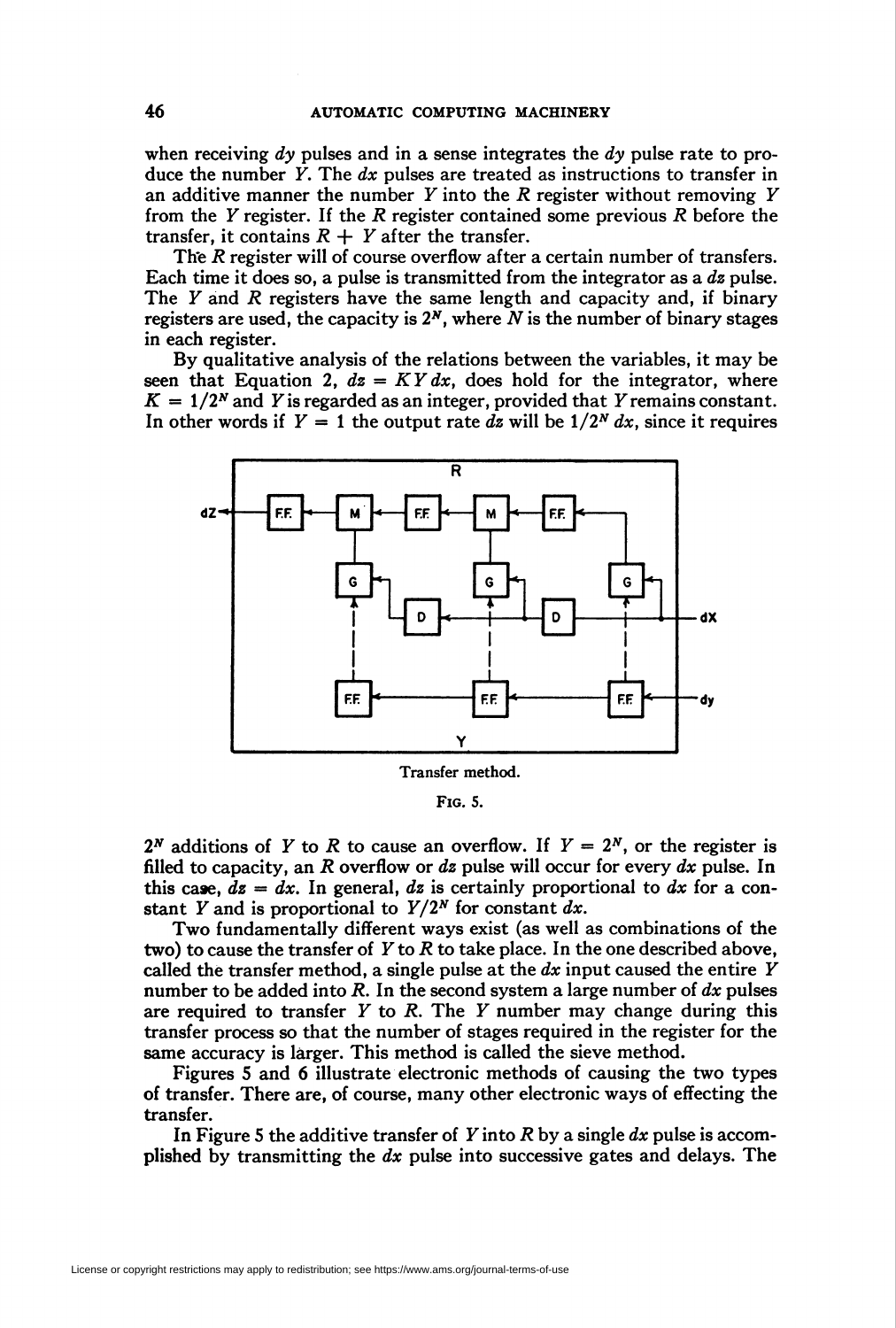gates are controlled (dashed lines) by the Y register flip-flops, or two-state devices. If a flip-flop is in its "1" state (binary digit one at that digit position), its gate is "open" and the dx pulse passes up to one of the R register flip-flops causing it to trigger. If the Y flip-flop is in its "0" state (binary digit zero), the gate is closed and the pulse does not pass through.

If an R flip-flop triggers from "1" to "0" it transmits a "carry" pulse to the next flip-flop to the left. The  $dx$  pulse in the meantime is being delayed through D, and if it passes the next gate it will arrive at the pulse mixer  $M$ non-coincident with the carry pulse from the  $R$  flip-flop. Any carries from the left R flip-flop represent overflow pulses and are transmitted to the  $ds$  output.

The sieve method of Figure 6 requires  $2^N dx$  pulses to transfer Y into R. A third register is used to distribute the  $dx$  pulses through the gates controlled by the F flip-flops in such a manner that when the outputs from each gate are mixed they are non-coincident and can be accumulated in R. The entire operation resembles the action of sieving the  $dx$  pulses through the gates.



Fig. 6.

Carry pulses are taken from the third register flip-flops at different times to feed to the gates and to trigger the next flip-flop to the right. This means that each set of pulses reaching the gates as the operation proceeds from left to right is anticoincident with all preceding sets and equal to half the adjacent left hand set. The effect of  $2^N$  ( $2^3$  in case shown) dx pulses for constant Y will be to transfer Y into R.

When other storage methods are used, the electronic operations change. For instance with magnetic drum storage, the two numbers are stored in two parallel channels, and the digits of  $Y$  and  $R$  appear at magnetic read heads one digit at a time in serial fashion. The addition of  $Y$  to  $\overline{R}$  is then that of time-serial binary addition. The same thing would be true of any serial or delay type of number storage.

Quantitative Explanation of the Digital Integrator.—The second or quantitative explanation of the digital differential analyzer method will be covered rigorously in another paper. Briefly, the successive addition process of multiplying an ordinate of a curve,  $Y = f(x)$  (see Figure 7), by a  $\Delta x$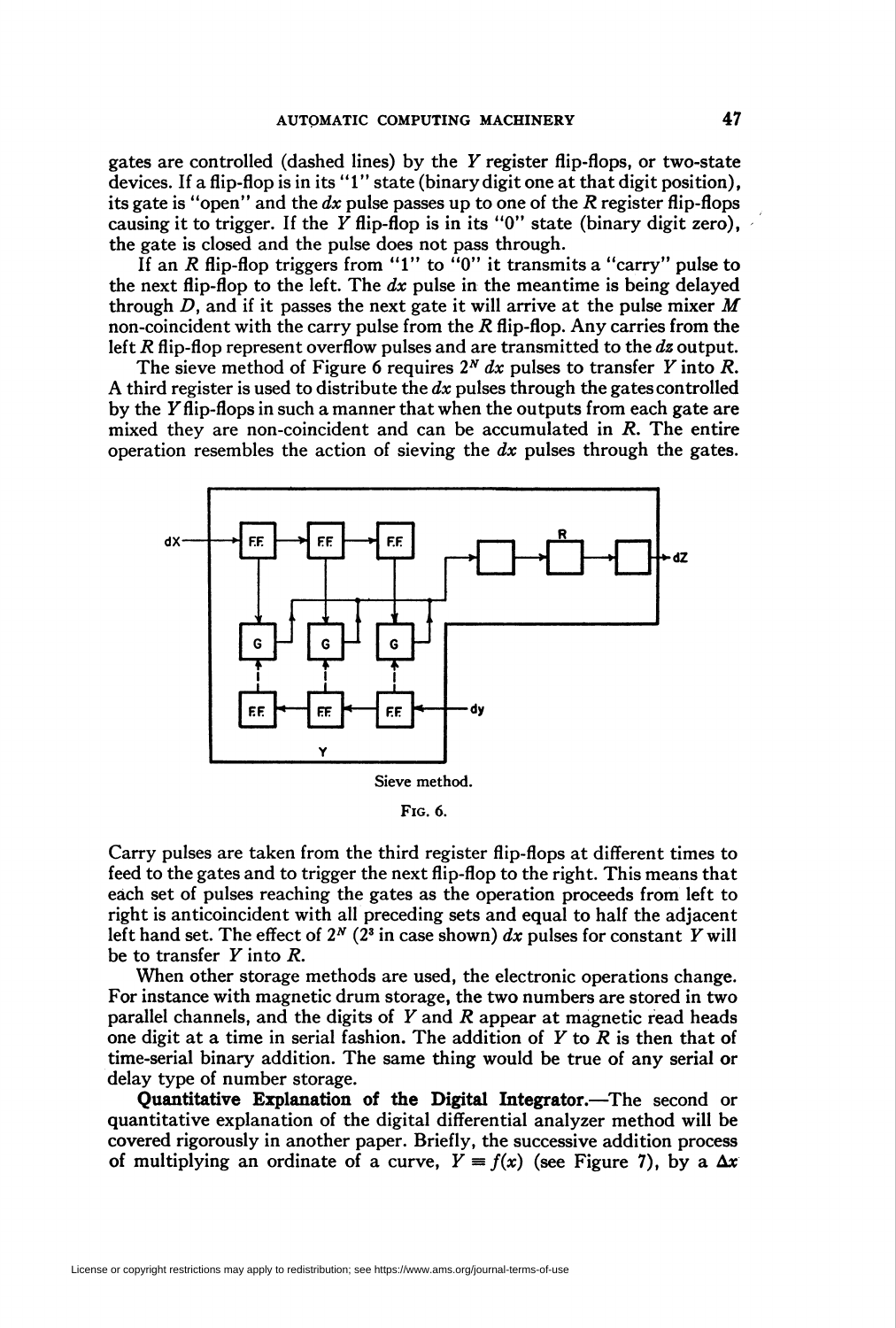increment and adding the resulting products to get the area under a curve is really being carried out in an integrator.

If the  $R$  register were of unlimited length and each  $dx$  pulse were assumed to have a value of 1, then the successive additions of Y to R would produce a number similar to the sum of the area of the rectangles under the curve of Figure 7 (assuming the Y values to be correct). Since the R register is broken off and  $dz$  pulses transmitted, it can be seen the sum of these  $dz$  pulses will be in error from the rectangular areas by the remainder  $R$  in the  $R$  register. The total error consists of this roundoff error plus the truncation error difference between the true curve and the rectangles. Automatic corrections of various electronic types can be and have been made for both of these errors. In the future mathematical paper it will be demonstrated that the total truncation and roundoff error for many equations will not exceed the two least significant binary digits of a  $Y$  register.



Fig. 7.

Further Advantages of the Digital Integrator.—In the foregoing discussion "black boxes" comprising digital integrators which have two fundamental properties were described. Ordinarily, to obtain 50 "black boxes" it would be necessary to use 50 times the equipment required for one box. This is certainly true in case of the mechanical and electronic integrators. However, where the integrators consist merely of paired numbers operating on each other in accordance with the methods already described, it becomes possible to time share operational circuits among all of the number pairs if they are stored in a serial or delay type of memory and the integrators are strung out in a line timewise.

One set of electronic circuits can operate on all integrators in sequence, or rather on all paired numbers in sequence. An integritor, as such, does not really exist when such a system is used. In a scheme like this it is easily seen that no coincidence problems exist, since no two integrator outputs